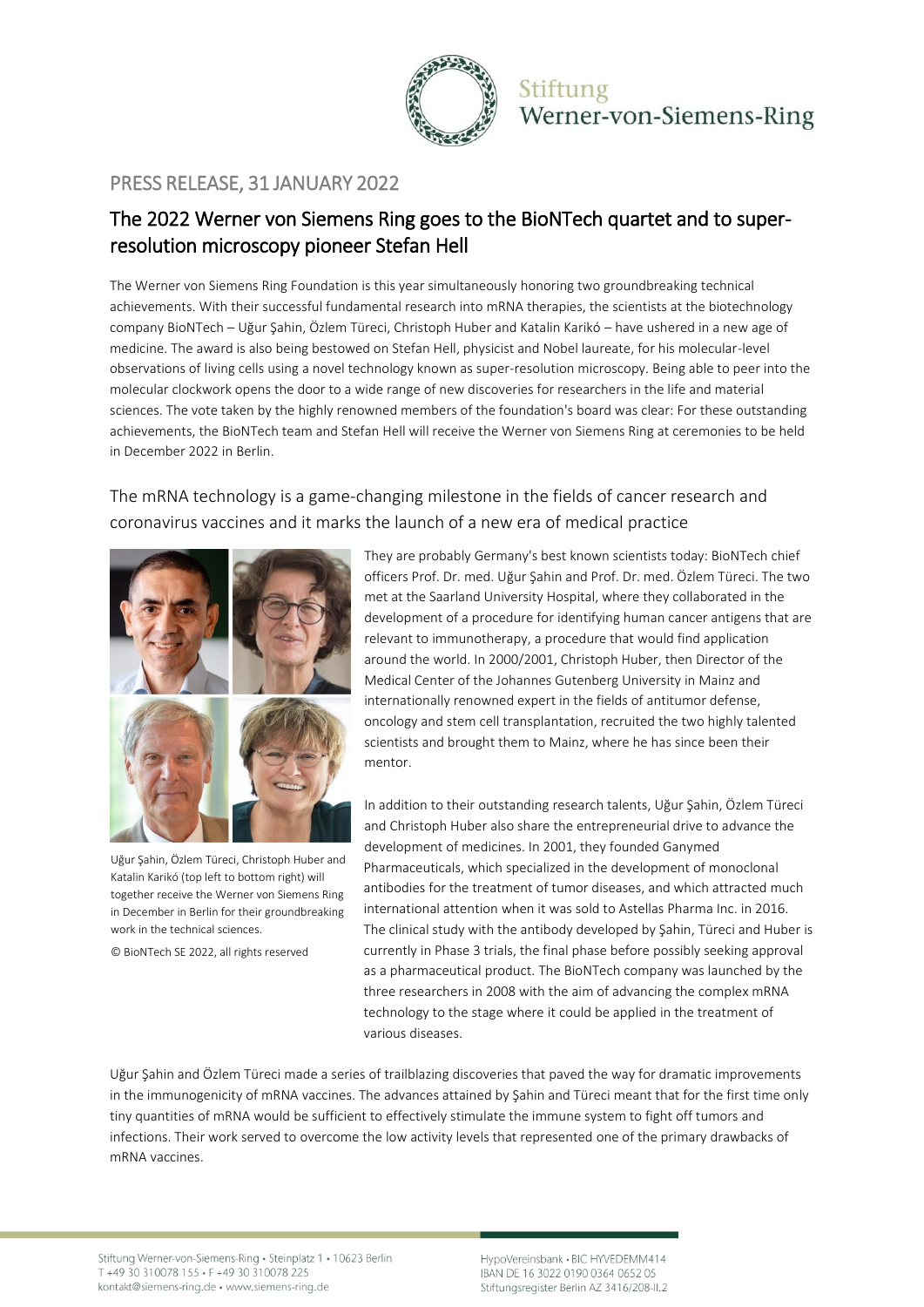

## Stiftung Werner-von-Siemens-Ring

## PRESS RELEASE, 31 JANUARY 2022

In 2013, another of the world's few mRNA researchers, biologist Prof. Katalin Karikó, Ph.D., joined the BioNTech team as Senior Vice President. She succeeded in successfully clearing a further hurdle on the path to mRNA application. By modifying RNA molecules to make them less immunostimulatory and more tolerable, she made it possible to increase the quantities in which they could be administered.

In early 2020, at the outset of the coronavirus pandemic, Uğur Şahin and Özlem Türeci quickly realized that the mRNA technology originally developed to treat cancer could also serve as a platform for the development of a pandemic vaccine. The scientific expertise that had been accumulated at BioNTech over the years, coupled with the entrepreneurial foresight of the company's founders, made it possible to develop and clinically test a new vaccine in less than a year.

The mRNA technology opens enormous development prospects not only for the prevention and treatment of viral diseases but also for treating cancer and autoimmune diseases, inducing tolerance to allergens, or treating hereditary diseases. Having now made the successful transition from theory to application, the mRNA technology has catapulted the world into a new era of medical practice. "Through their many years of fundamental mRNA research and with their bold entrepreneurial spirit, Uğur Şahin, Özlem Türeci, Christoph Huber and Katalin Karikó have given humanity a new class of drug that harbors enormous potential," says Prof. Dr. Joachim Ullrich, President of the Physikalisch-Technische Bundesanstalt (PTB) and President of the Werner von Siemens Ring Foundation Board. "For this work they are jointly awarded the Werner von Siemens Ring."

### Super-resolution microscopy – an incredible look into the molecular details of the living world



For his life's work in the technical sciences, Stefan Hell will be awarded the Werner von Siemens Ring this December in Berlin. © Irene Böttcher-Gajewski / Max Planck Institute for Multidisciplinary Sciences

Prof. Dr. Dr. Stefan W. Hell is the pioneer behind super-resolution fluorescence microscopy. With the development of the super-resolution STED microscope in the 1990s, he became the first to demonstrate that the diffraction of light, which until then had represented an unsurpassable limit to the resolution attainable by light microscopy, could be completely bypassed. He is currently a Director at both the Max Planck Institute for Multidisciplinary Sciences (formerly the Max Planck Institute for Biophysical Chemistry) in Göttingen and the Max Planck Institute Medical Research in Heidelberg.

The stimulated emission depletion (STED) microscope developed by Stefan Hell is able to reveal biological structures at resolutions previously considered physically impossible in light microscopy. The STED microscope can be used, for example, to observe how nanoscale proteins are arranged in a cell and how they act upon one another. This enables scientists to better understand the molecular mechanisms behind diseases such as Alzheimer's, Parkinson's or cancer. His fluorescence microscope further allows the dynamic changes that occur to neuronal structures in the brain, for example during learning processes, to be observed with much greater accuracy. In 2016, Stefan Hell successfully made another quantum leap in the field of

super-resolution microscopy. The MINFLUX technique, which utilizes a switchable fluorescent dye to label molecules, has for the first time made it possible to achieve a resolution of just a few nanometers, surpassing the old "unsurpassable" diffraction barrier by a factor of one hundred. Today, both this technique and the evolved MINSTED method go even farther and can achieve a resolution limit down to the molecular scale of one nanometer. Now, even the most minuscule processes of life that take place on our complex planet can be visualized at the molecular level using the fluorescence microscopy techniques developed by Stefan Hell.

Besides his groundbreaking achievements in microscopy, Stefan Hell has also succeeded in making the techniques he developed available for practical applications. Together with Dr. Gerald Donnert, a former colleague, Stefan Hell